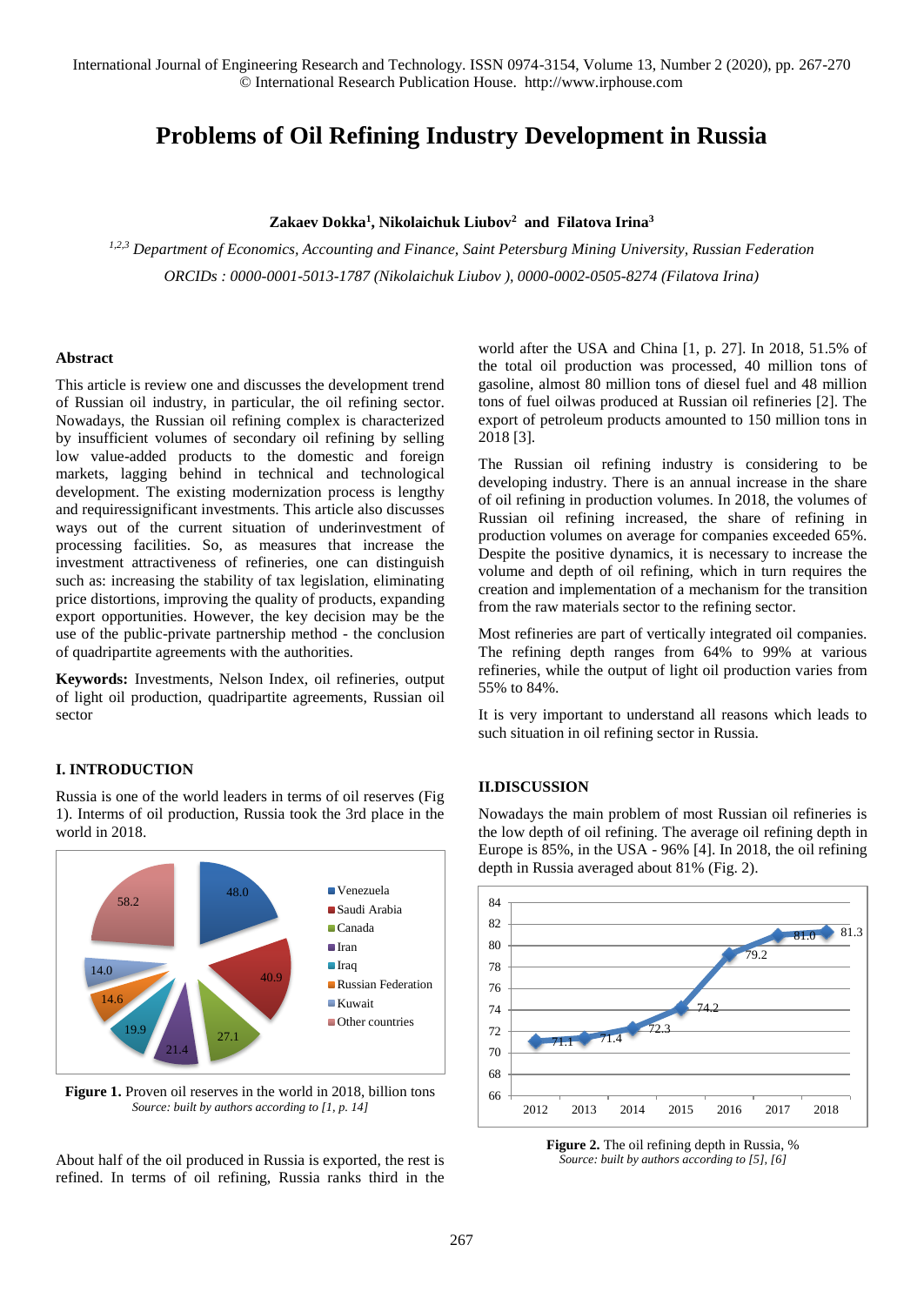The Nelson Index is one of the indicators evaluating the economic efficiency of refineries, shows how many times the equipment installed at a refinery is more complicated than the installation for primary distillation of crude oil, which characterizes the technological perfection of fixed assets.

According to the analysis, in 2017 the oil refining depth at Russian refineries averaged 81%. According to the same forecast, the average value of the Nelson index on average at Russian refineries is 6, while at modern foreign refineries this indicator reaches 14 [7]. Nevertheless, today a number of Russian refineries have reached high values of the index 9-10.

The main factor leading to the increase in the pace of modernization in the oil refining industry was the introduction in 2008 of European environmental standards. Today, established high environmental standards for finished products lead to difficulties for domestic oil products to compete with foreign goods. Oil refining involves several stages. An increase in the depth of oil refining occurs due to the introduction of deep destruction processes and ennoblement processes.

In order to sell petroleum products both on the domestic and foreign markets, the products must comply with the established technical requirements and have the best cost characteristics. One of the significant problems in the development of the Russian oil refining industry is that a number of projects are based on foreign technologies. There is a significant gap in the scientific and technical base of Russian and foreign research companies.

According to the Russian Energy Strategy Russia until 2030, a refining depth of 90% on average at Russian oil refineries with an output of light oil products of 73% is proposed [8]. The general scheme for the development of the oil industry also provides increasing in the share of the output of light oil products (75% by 2035) and increasing in the depth of oil refining to 91% by 2035 [9]. Thus, the development trend of oil refineries as part of vertically integrated companies lies in their modernization: increasing the depth of refining, increasing the share of the output of light oil products, updating basic production assets in general, changing the production basket, providing the domestic market and exporting with final high-quality products.

Nowadays, Russian oil refining industry is characterized by insufficient volumes of oil refining, sales of low value-added products to the domestic and foreign markets, and lagging behind in technical and technological development. The existing modernization process is lengthy and requires significant investments.

At the beginning of the  $21<sup>st</sup>$  century, a massive modernization of Russian refineries began, which was caused by the development of oil product markets and high incomes of oil companies. There was a decrease in investment in the development of oil refining with a subsequent drop in oil prices. Nowadays, the share of crude oil exports is still at 45- 47% (Fig. 3).



**Figure 3.** The share of oil export and refining in total production, % *Source: built by authors according to [5], [10]*

In 2011, Russia began the planned modernization of oil refineries, which generally led to an increase in the volume of oil refining. In order to consistently modernization Russian refineries in 2011, quadripartite agreements (four-power agreements) were concluded between oil companies and government authorities regulated the volume and timing of modernization. This led to the construction of new refineries planned by the companies and the modernization of existing ones, and, consequently, to an increase in the depth of oil refining despite the drop in oil prices.

The implementation of the four-power agreements obliging companies to upgrade their refineries leads to significant investments by companies in oil refining, which will make possible to abandon subsidies in the near future without harming companies, the domestic market and the state.

In accordance to the quadripartite agreements, from 2011 to 2017, most of the secondary processing plants were modernized, production of light oil products increased, while fuel oil production decreased. It is expected to achieve a level of refining depth of 91% with an output of light oil products 79%. [6, pp.44-46]

Moreover, the tax manoeuvre of 2014 contributed to the growth of crude oil exports in the last five years, which lowered the marginal rates of the export duty on oil and increased the base tax rates for mineral extraction tax (MET). An increase in MET rates leads to the fact that oil refineries buy more expensive raw materials, and this negatively affects the level of profitability of their production. An analysis of Reuters data showed that in 2015, the sale of crude oil on the world market was more profitable than the sale of primary refined petroleum products by \$ 6 per ton [11].

At the same time, in part of the tax legislation in 2011, in order to reduce excess profitability in the production and sale of fuel oil, changes were made to the system of customs duties. A system was adopted according to which a gradual reduction in rates for automobile fuel, that is, for products of secondary oil refining, is proposed, which is a kind of subsidy for the refinery. [12] Only in 2016 was an average industry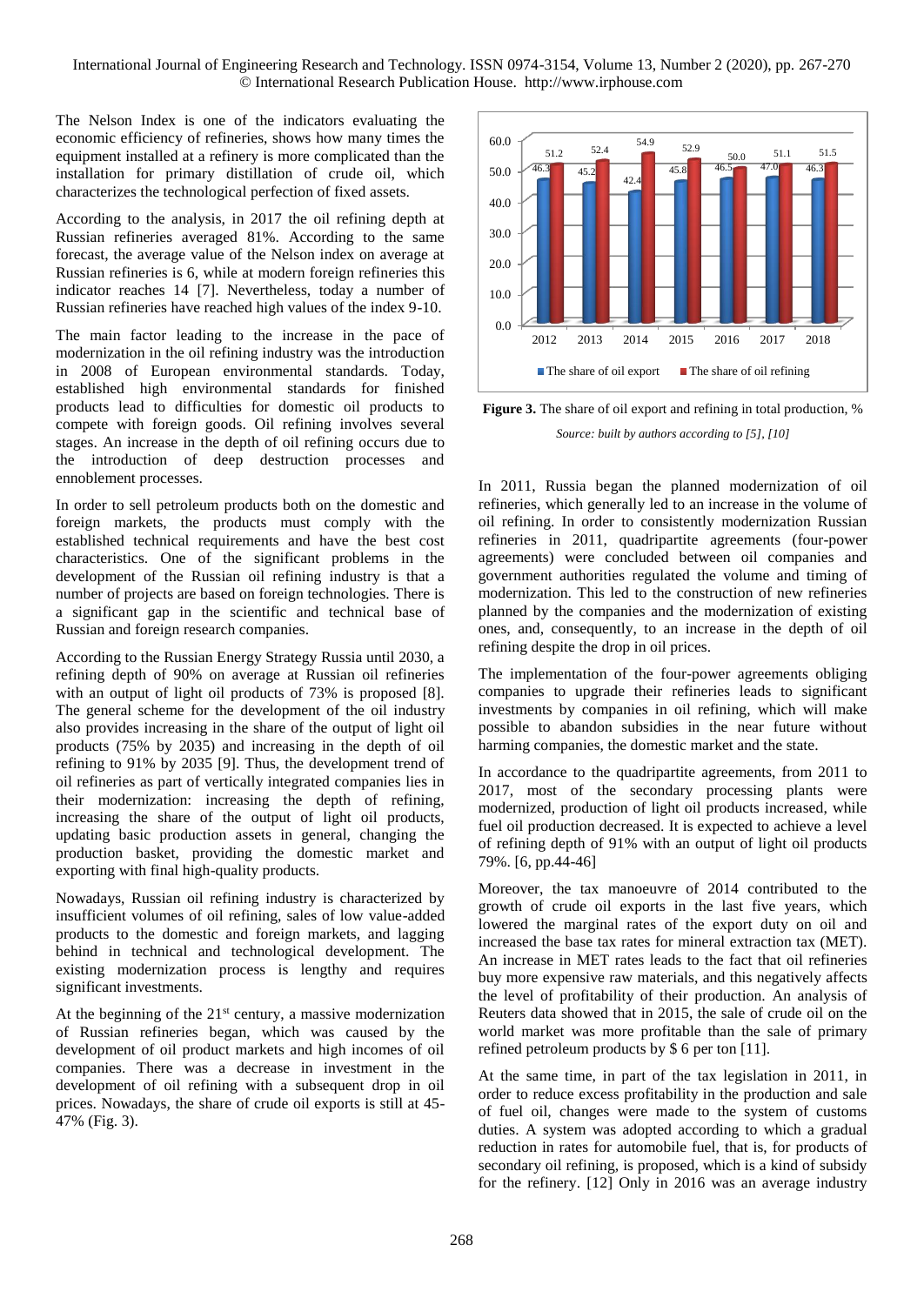International Journal of Engineering Research and Technology. ISSN 0974-3154, Volume 13, Number 2 (2020), pp. 267-270 © International Research Publication House. http://www.irphouse.com

margin of Russian refineries - \$ 4.8 per barrel due to lower rates for final refined products. [13]

All these changes in the legislation led to the fact that since 2014 there has been a decrease in the volume of primary oil refining and an increase in the volume of secondary refining, which generally leads to an optimization of the structure of oil refining, and the share of light oil products increases in Russia.

#### **III. CONCLUSIONS**

The priority for the oil refining industry is to provide consumers of the domestic market with high-quality oil products without deficiency. In recent years, the share of oil products exports has remained at the level of 55-60% of the total refining volume, while this indicator has been declining over the past three years (Fig. 4).





Another development way in oil refining industry is a decreasing in the share of catalyst imports in oil refining. There is a positive trend in terms of import substitution. A number of Russian companies have completely switched to the use of domestic catalysts.

The formation of transportation costs is one of the factors influencing the pricing of Russian petroleum products. In Russia, most refineries are remote from the centers of consumption of petroleum products, which leads to high costs for the products transportation and affects its final cost. According to VYGON Consulting, the difference between the cost of transporting oil and oil products for export is 5-7 dollars per barrel [14]. In order to reduce logistics costs and increase the competitiveness of Russian petroleum products, it is necessary to revise the tariffs for the transportation of these within the country by various modes of transport. It is possible to compensate high logistics costs by reducing operating costs partially.

Reducing operating costs is possible by increasing the depth of oil refining and a more complete use of raw materials.

When refineries are modernized, improved technological schemes and more productive equipment lead to lower costs, which in turn leads not only to a reduction in the loss of working time and raw materials, but also to a reduction in energy consumption.

In order to develop the oil refining industry, oil companies need to invest in innovations, modernize existing production regardless of government support, increase the level of the depth of raw materials processing, and diversify production depending on demand and territorial location.

The investment attractiveness of the refinery has a direct impact on the intensive development of the enterprise, increasing production efficiency, as well as competitiveness.

Nowadays, Russian companies lose not only in added value, including in the export of hydrocarbons and their processed products, but losses also occur due to the import of highquality finished products.

Investment attractiveness remains low due to the distrust of companies in the state regarding tax legislation. [15]

The price of oil has exceeded the mark of \$ 70 per barrel for the first time since falling at the end of 2014 since April 2018. This is an opportunity to increase investment in the modernization of production (Fig. 5).



**Figure 5.** Investments in the modernization of oil refineries in accordance with the plans of oil companies, billion rubles

*Source: built by authors according to statistics from Energy Ministry of the Russian Federation*

40 billion rubles were invested in Russian oil refining in 2006; in 2010, the amount exceeded 1,000 billion rubles.

Companies need to accelerate the modernization and expansion of oil refineries in the face of an insignificant but stable rise in oil prices. Expanding production and increasing the depth of processing of raw materials will reduce dependence on equipment exports, ensure domestic demand with high-quality products and increase the competitiveness of Russian companies in the international market.

There are a number of measures to increase the investment attractiveness of oil refineries, such as: increasing the stability